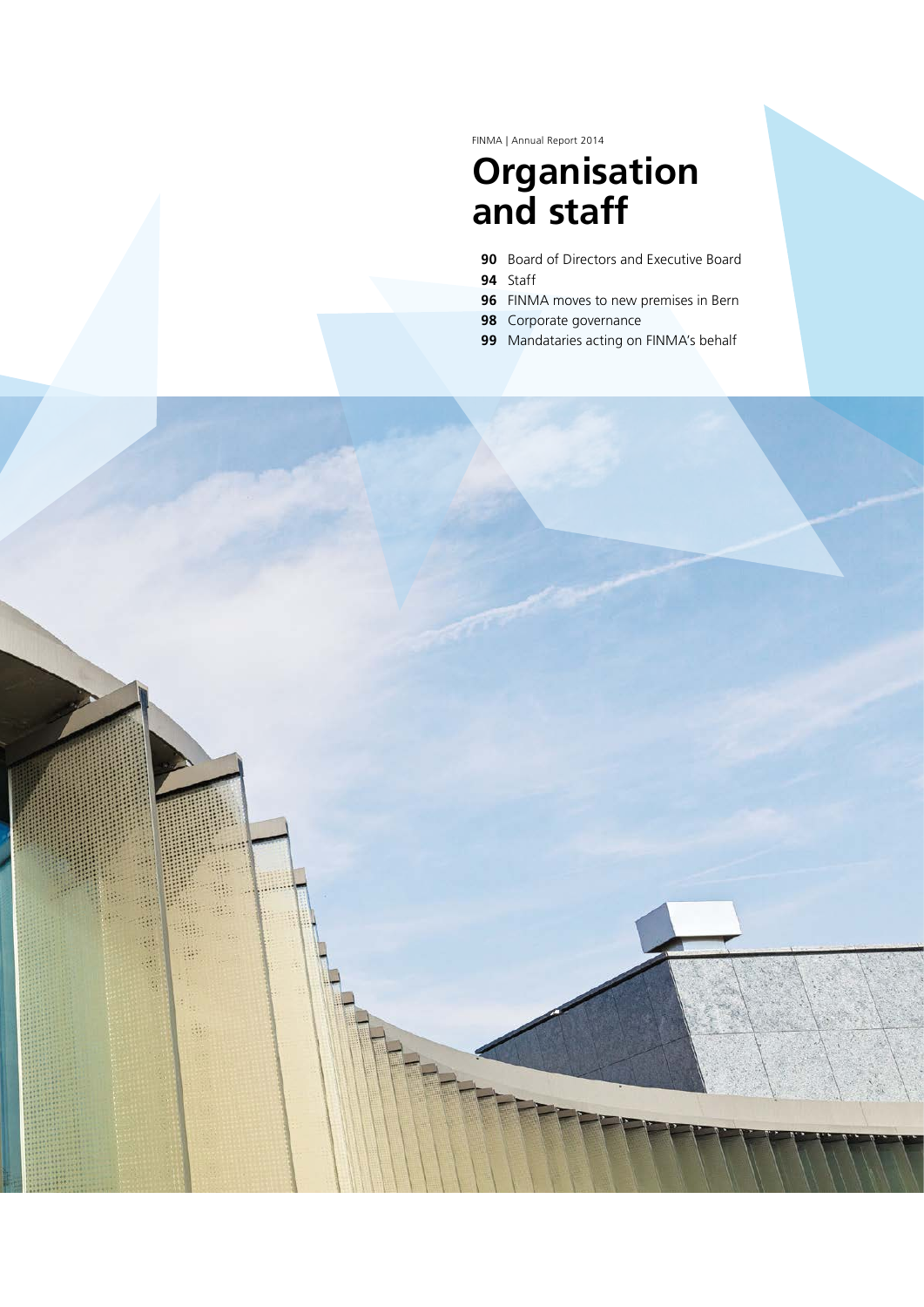To secure FINMA's institutional independence, it has been structured by legislators as a public-law institution with its own legal personality. Its ultimate management consists of the Board of Directors and the Executive Board.

# **The Board of Directors**

The Board of Directors is FINMA's strategic management body. It directs, supervises and controls FINMA's executive management. It decides on matters of substantial importance, issues ordinances and circulars and is responsible for FINMA's budget. The Board of Directors bears this responsibility as a collective body. Its decisions are taken by a majority of the votes of the members present.

# **Members of the Board of Directors**

**(31 December 2014)** Prof. Anne Héritier Lachat Chair Paul Müller Vice-Chair Philippe Egger Member Bruno Frick Member Prof. Yvan Lengwiler Member Günter Pleines Member Franz Wipfli Member

On 16 April 2014, the Federal Council appointed Philippe Egger to FINMA's Board of Directors; he has been in post since 1 May 2014. Prof. Jean-Baptiste Zufferey and Joseph L. Rickenbacher resigned from FINMA's Board of Directors in August 2014 and October 2014, respectively.

# **Committees of the Board of Directors**

The Board of Directors forms an Audit and Risk Committee, a Nomination Committee and a Takeover Committee from among its members.

The Takeover Committee is the body to which appeals against decisions of the Swiss Takeover Board may be filed. The other committees, unless otherwise stipulated, act in an advisory capacity and submit proposals to the Board of Directors. Each committee has a chair who liaises with the Board of Directors and the Executive Board. In addition to its standing committees, the Board of Directors may form ad hoc committees to prepare business or commission individual members to undertake special tasks.

**The standing committees of the Board of Directors and their members (31 December 2014)**

|                            | <b>Audit and Risk</b><br>Committee | Nomination<br>Committee | Takeover<br>Committee |
|----------------------------|------------------------------------|-------------------------|-----------------------|
| Prof. Anne Héritier Lachat |                                    | Chair                   |                       |
| Paul Müller                | X                                  |                         |                       |
| Philippe Egger             |                                    |                         |                       |
| <b>Bruno Frick</b>         |                                    |                         | Chair                 |
| Prof. Yvan Lengwiler       |                                    |                         | X                     |
| Günter Pleines             |                                    | X                       |                       |
| Franz Wipfli               | Chair                              |                         | X                     |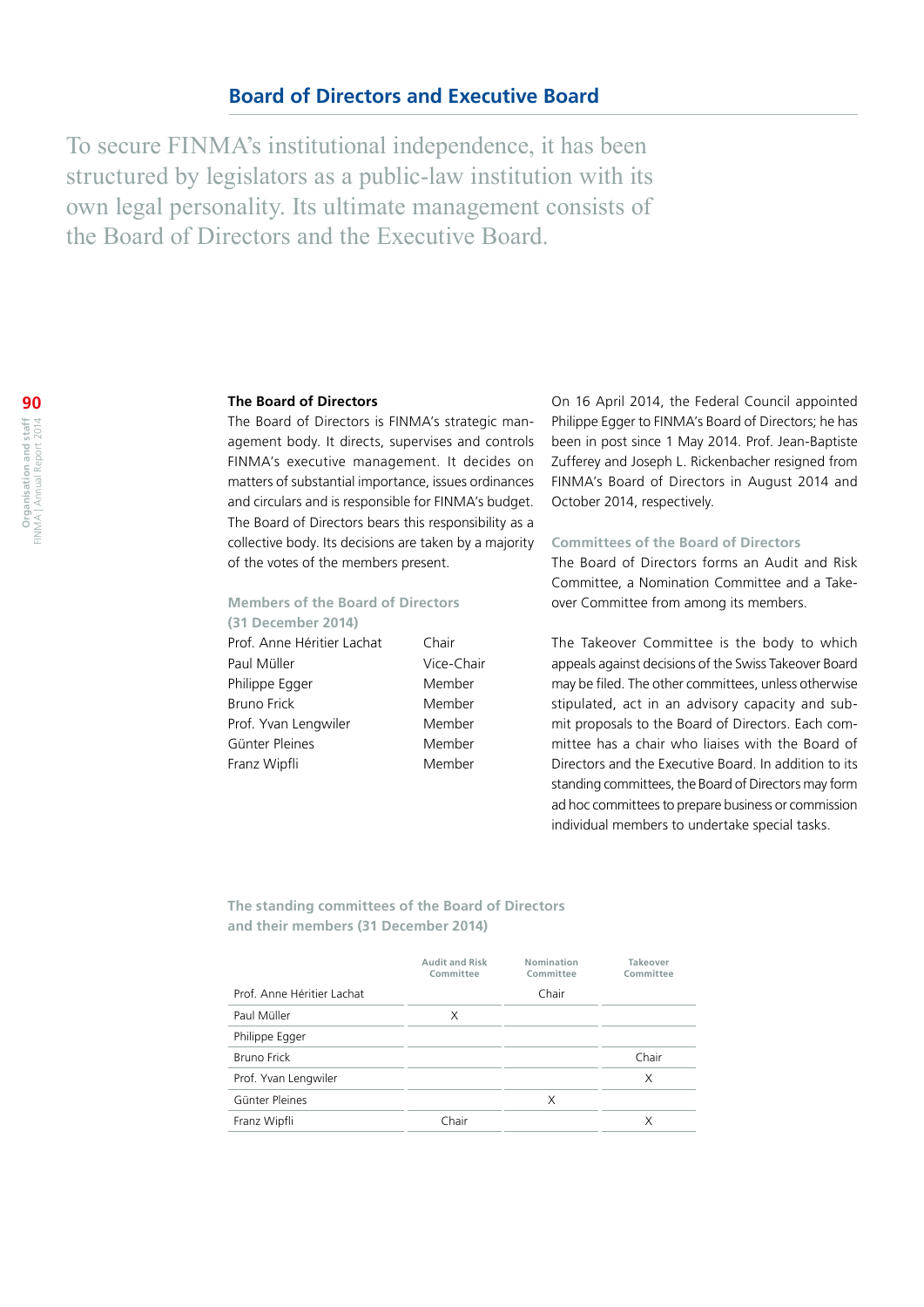

From left to right: Paul Müller, Franz Wipfli, Philippe Egger, Prof. Anne Héritier Lachat, Prof. Yvan Lengwiler, Günter Pleines, Bruno Frick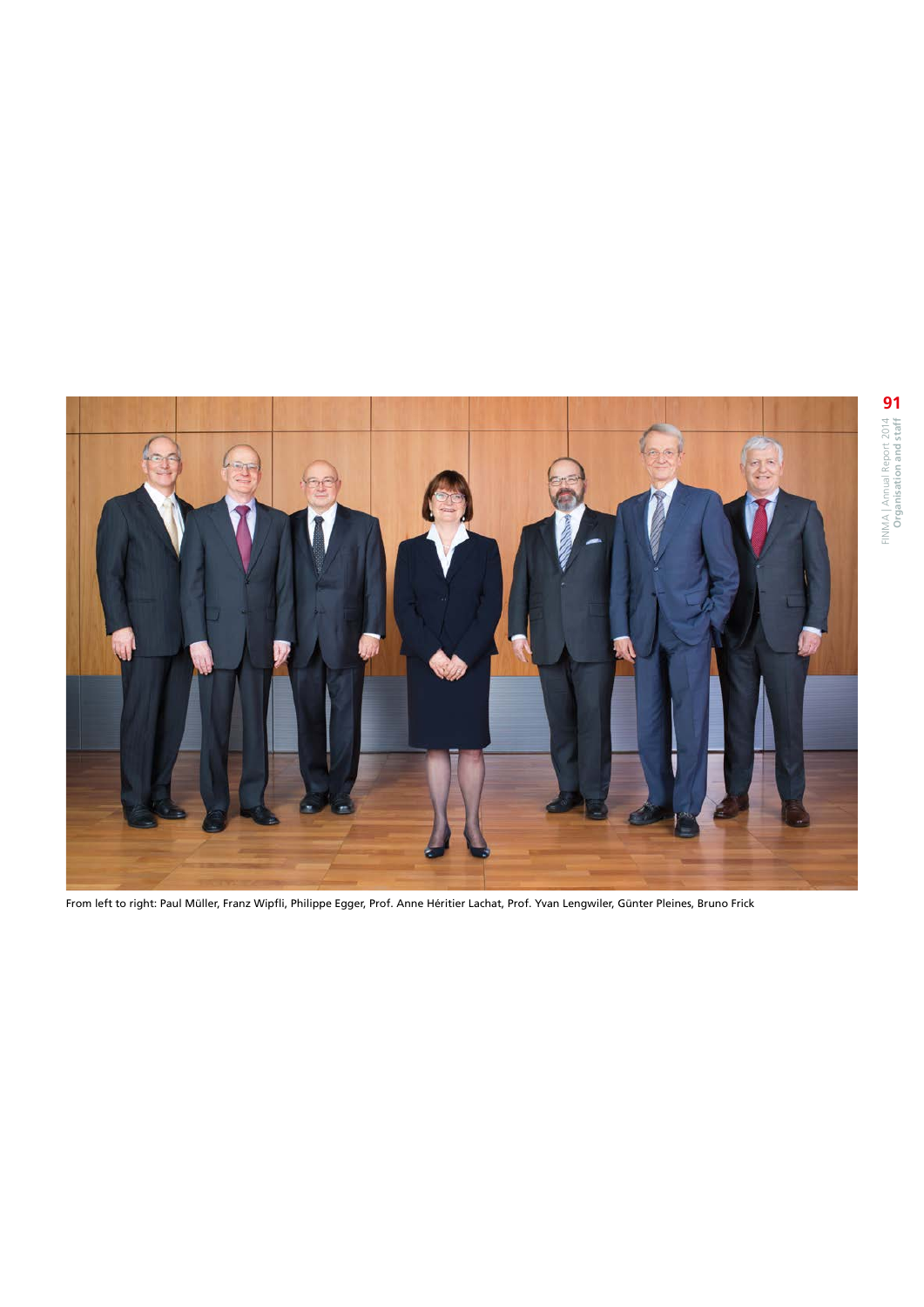#### **The Executive Board**

The Executive Board is FINMA's operational management body. It is responsible for supervising banks, insurance companies, exchanges, securities dealers and other financial intermediaries in accordance with the law and the strategy applied. It prepares the necessary files and materials for decisions on matters dealt with by the Board of Directors and is responsible for implementing the resolutions of the Board and its committees.

# **Members of the Executive Board**

# **(31 December 2014)**

| Mark Branson       | CFN                          |
|--------------------|------------------------------|
| Dr Peter Giger     | Deputy CEO and               |
|                    | Head of Insurance division   |
| Dr Nina Arquint    | Head of Strategic Services   |
|                    | division                     |
| Léonard Bôle       | Head of Markets division     |
| Dr Michael Loretan | Head of Asset Management     |
|                    | division                     |
| Michael Schoch     | Head of Banks division       |
| Dr David Wyss      | Head of Enforcement division |
| Andreas Zdrenyk    | Head of Operations division  |
|                    |                              |

#### **New Executive Board**

Patrick Raaflaub resigned as CEO of FINMA at the end of January 2014. Mark Branson, who had taken over as acting CEO on 1 February, was confirmed by the Federal Council as the new CEO on 26 March. Prior to this appointment, he had been Head of Banks division.

Michael Schoch was appointed by the Board of Directors as the new Head of Banks division. He had previously been Head of the Risk Management section in the Banks division and had been in charge of the division on an interim basis since 1 February 2014.

Yann Wermeille, previously Head of Markets division, resigned his post on 1 April 2014. The Board of Directors appointed Léonard Bôle and Michael Loretan to succeed Yann Wermeille on the Executive Board.

The Markets division has been split in two. Responsibility for licensing and supervising asset managers and collective investment schemes was assigned to the Asset Management division under Michael Loretan, who had previously been in charge of FINMA's Credit Suisse supervision team.

The new Markets division under Léonard Bôle is responsible for supervising financial market infrastructures and combating money laundering. It also supervises self-regulatory organisations, directly subordinated financial intermediaries and audit firms. In 2004, Léonard Bôle joined the Federal Banking Commission, which then became FINMA. Prior to his appointment to the Executive Board, he had been Head of the Anti-Money Laundering section since 2009.

René Schnieper retired from his position as Head of Insurance division, leaving FINMA at the end of July 2014.

Peter Giger, who was appointed by the Board of Directors as the new Head of Insurance division and Deputy CEO, took up his post with FINMA on 1 October 2014. He had previously worked for more than 20 years in the insurance sector. Most recently, he was Chief Financial Officer General Insurance at the Zurich Insurance Group.

# **Enforcement Committee**

The Enforcement Committee (ENA) is a standing committee of the Executive Board responsible for making decisions on enforcement. Except for matters of substantial importance reserved for the Board of Directors, it decides on enforcement rulings, as well as initiating and discontinuing important proceedings, in particular against supervised institutions and individuals.

**Permanent members of the Enforcement Committee (31 December 2014)**

Dr Nina Arquint Chair Mark Branson Dr David Wyss

Where a supervised institution is the subject of enforcement proceedings, the Executive Board member responsible for its supervision joins the Enforcement Committee for that specific case.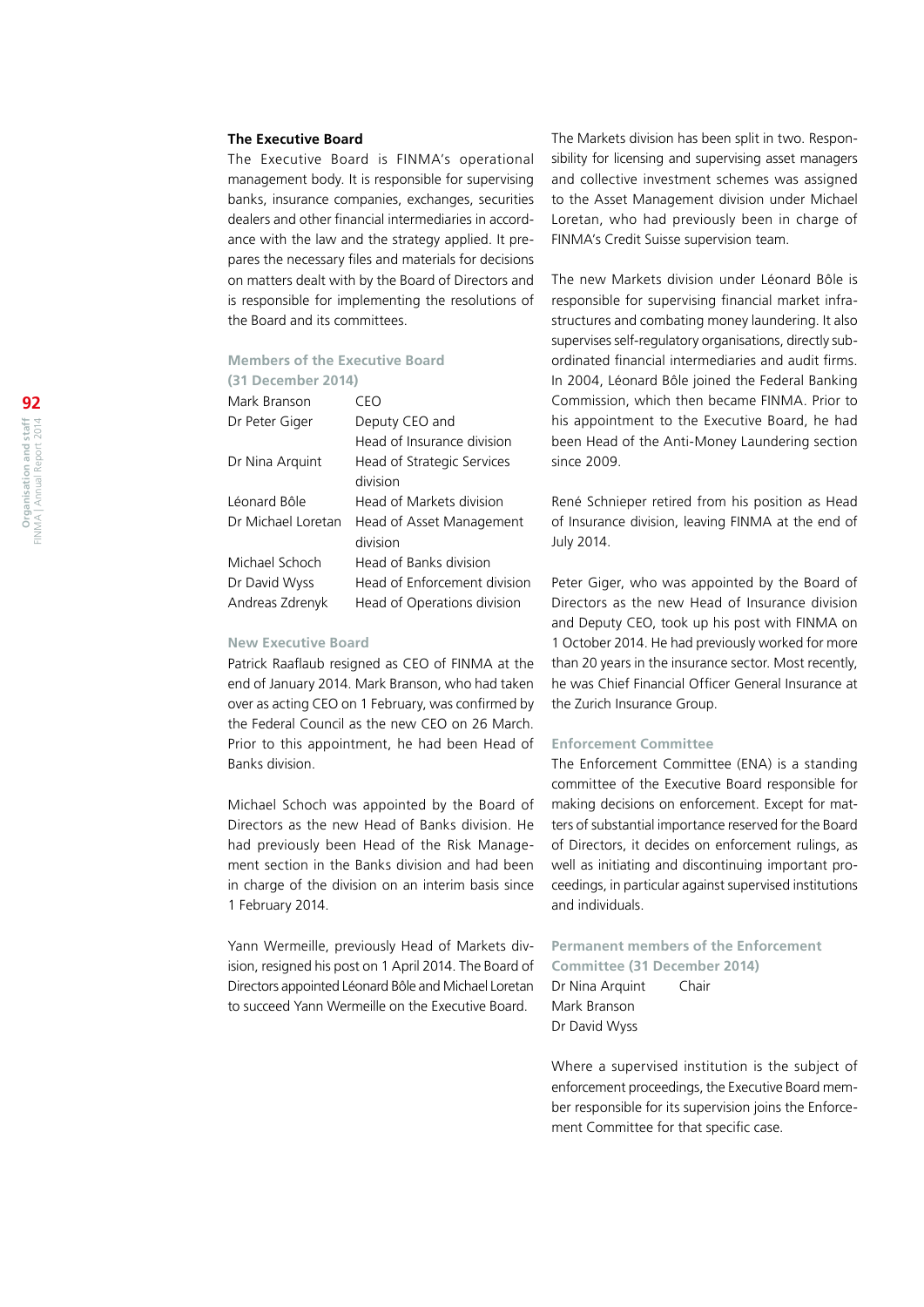

From left to right: Léonard Bôle, Dr Nina Arquint, Dr David Wyss, Dr Peter Giger, Mark Branson, Andreas Zdrenyk, Michael Schoch, Dr Michael Loretan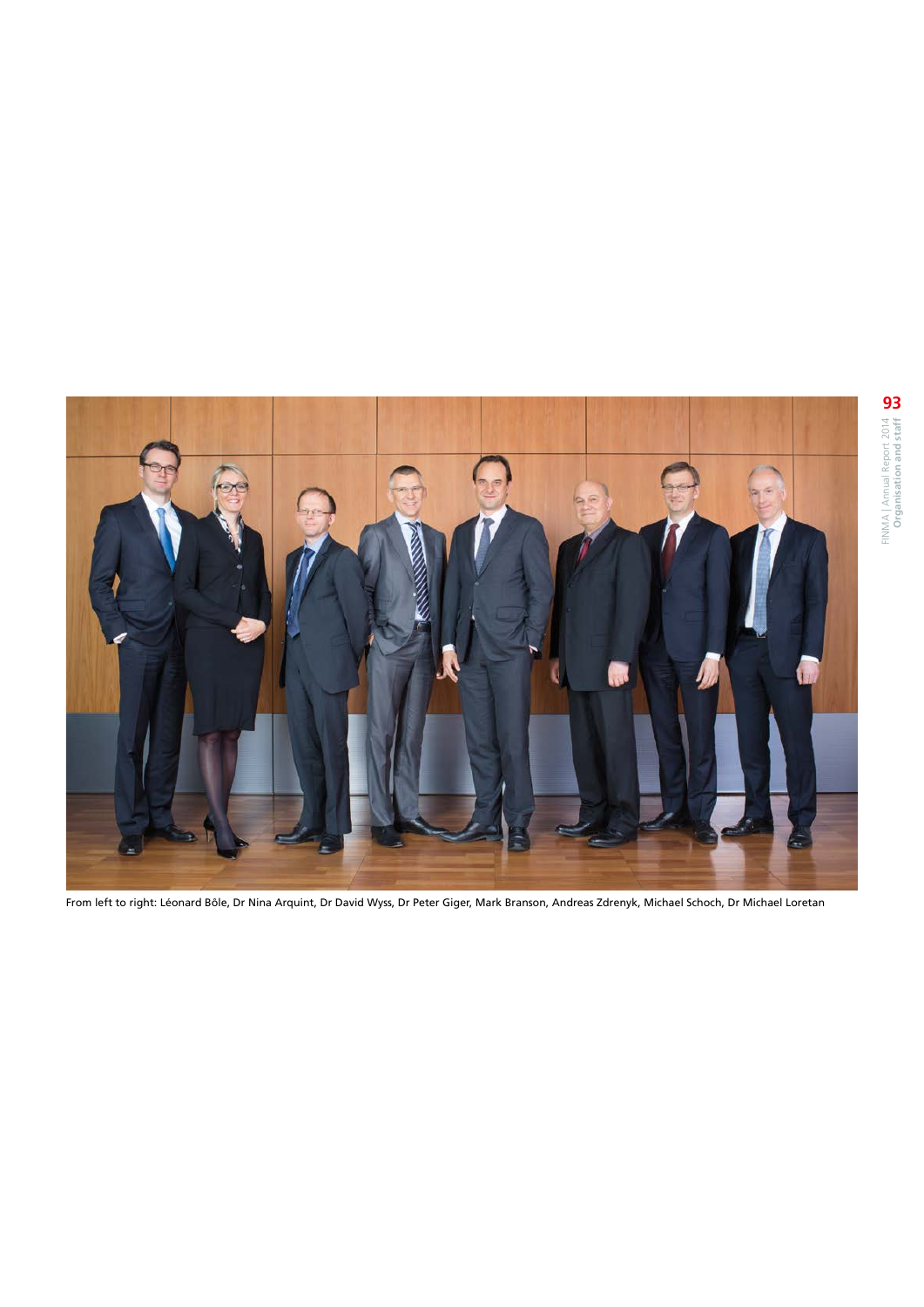# **Staff**

In 2014, FINMA introduced a competency model which assesses FINMA employees in four competency areas and identifies fields in which they have potential for development. In 2014, in addition to its established employee development strategy, FINMA introduced a programme for identifying and fostering the potential of certain employees.

> The new competency model applies across most of the HR value chain. It is used, for instance, in recruitment, in the Management by Objectives (MbO) process and in staff development. In the 2013 MbO process, line managers for the first time defined objectives for their staff in terms of key behavioural competencies. Evaluation of the individual competency targets adds a new dimension to the overall assessment process and helps ensure that personal targets and development goals are identified.

### **Introduction of a development programme**

In 2014, in addition to its established employee development strategy, FINMA introduced a programme for identifying and fostering employee potential. Its aim is to enable long-term resource planning for internal management and specialist functions by preparing employees to take on higher-level functions and/or increased responsibilities. Every year the divisions agree on who should remain in or be admitted to the programme.

# **Key personnel figures**

The maximum headcount approved by the Board of Directors for 2014 for permanent employment was 481 full-time equivalent positions, of which an average of 462 were filled in the same year. FINMA employed an average of 509 employees (2013: 504) across 483 full-time equivalent positions (2013: 468) in permanent and temporary employment. Approximately 24% of staff work part-time (2013: 20%). The headcount approved by the Board of Directors for 2015 has remained unchanged.

The average age of employees in 2014 remained unchanged at 41. Approximately 74% of staff (2013: 69%) are aged between 30 and 49. 20% (2013: 21%) are aged 50 and over, while 6% are young talents (2013: 11%). Senior management positions are held by 234 employees (2013: 214) or 47% (2013: 42%). Senior management at FINMA covers all line management and specialist functions in salary bands 1 to 3. Of senior management, 89 employees (38%) have a line management function (2013: 35%), with women accounting for around 20% of line managers (2013: 19%). In 2014, women accounted for 37% of the organisation as a whole (2013: 37%). At the end of 2014, the number of non-Swiss employees was 76 (2013: 75).

At the end of December 2014, staff turnover (excluding retirement) was 10% (2013: 11%), dropping slightly. It is encouraging to see that 20% of FINMA's staff have worked for the authority and its predecessors for over ten years.<sup>82</sup> FINMA's attractiveness for well-qualified specialists was further enhanced through the introduction of new staff development initiatives. In 2014, an increased number of various positions were filled by internal candidates.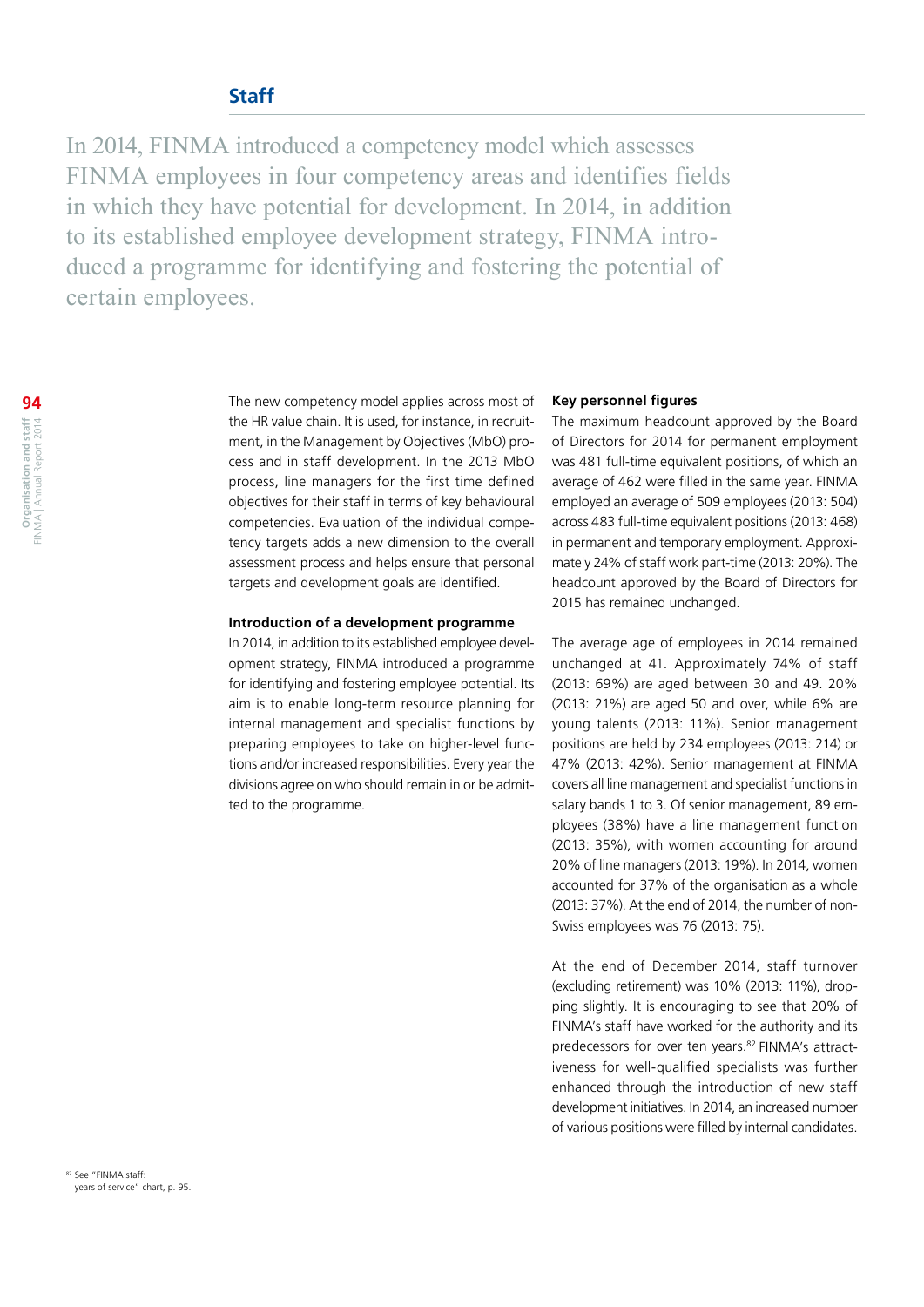# Selected FINMA staff statistics

#### 500 509 504 483 477 468 442 427 400 405 396 371 359 328 300 200 100  $\overline{0}$ 2009 2010 2011 2012 2013 2014 Employees (permanent and temporary) Full-time jobs (permanent and temporary) г

**Average headcount**

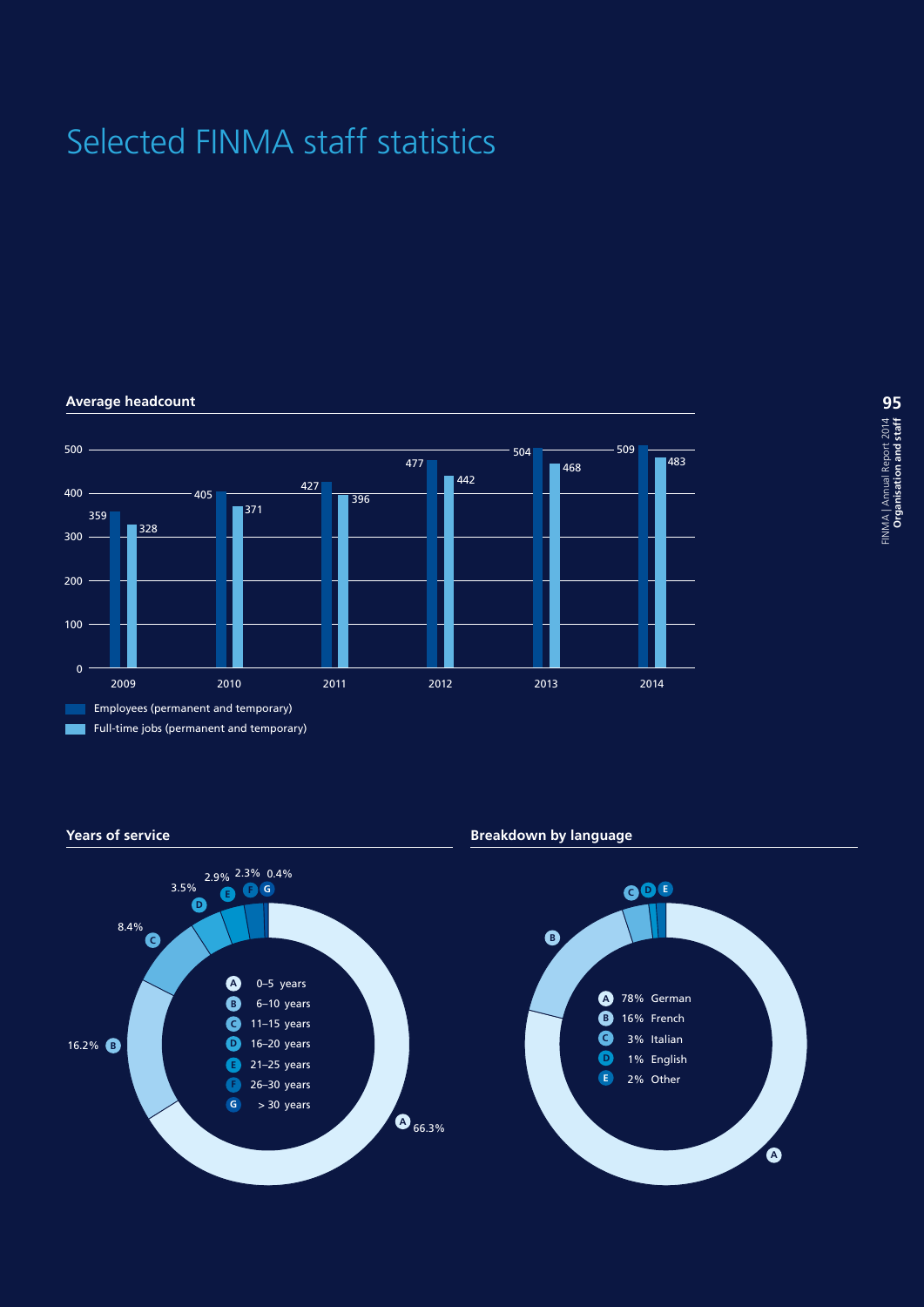FINMA has put its original plan into practice and moved to a new central location in Bern. This will lead to streamlined processes and provide easier access for both visitors and staff.

All of FINMA's 420 employees working in Bern have now moved from the three original buildings to the new FINMA headquarters at Laupenstrasse 27. The move back to the city centre, which is easier for commuters and guests of FINMA to reach by public transport, had been planned for some time.

The first relocation phase involved renovation and conversion work, the installation of IT infrastructures, and invitations to tender for cleaning services, electricity, the staff restaurant and other externally sourced services. The go-ahead for the second phase, in which staff were relocated to the new premises, was given at the start of February 2014, with IT staff moving into Laupenstrasse ahead of schedule in mid-March. The main relocation phase began at the end of March with staff from Schwanengasse and was completed on 7 April when the last few employees moved across from Einsteinstrasse.

The third phase ended when the premises in Einsteinstrasse were handed over to the Federal Office for Buildings and Logistics and the offices in Schwanengasse to the new tenant.

# **Relocation makes good sense**

All the objectives for the relocation to the new headquarters, including the financial targets, were met. Combining the three previous FINMA offices in Bern at one central location will result in recurring annual rental savings of more than CHF 850,000.

FINMA can now offer its employees good working conditions in a central location, with an ideal combination of individual offices and open-plan areas. Laupenstrasse also offers a meeting room zone for external visitors, a staff restaurant and parking facilities. Processes will be streamlined as all FINMA staff will now be working together under the same roof. With its two locations, in Bern and Zurich, FINMA is well placed to fulfil its current mandate.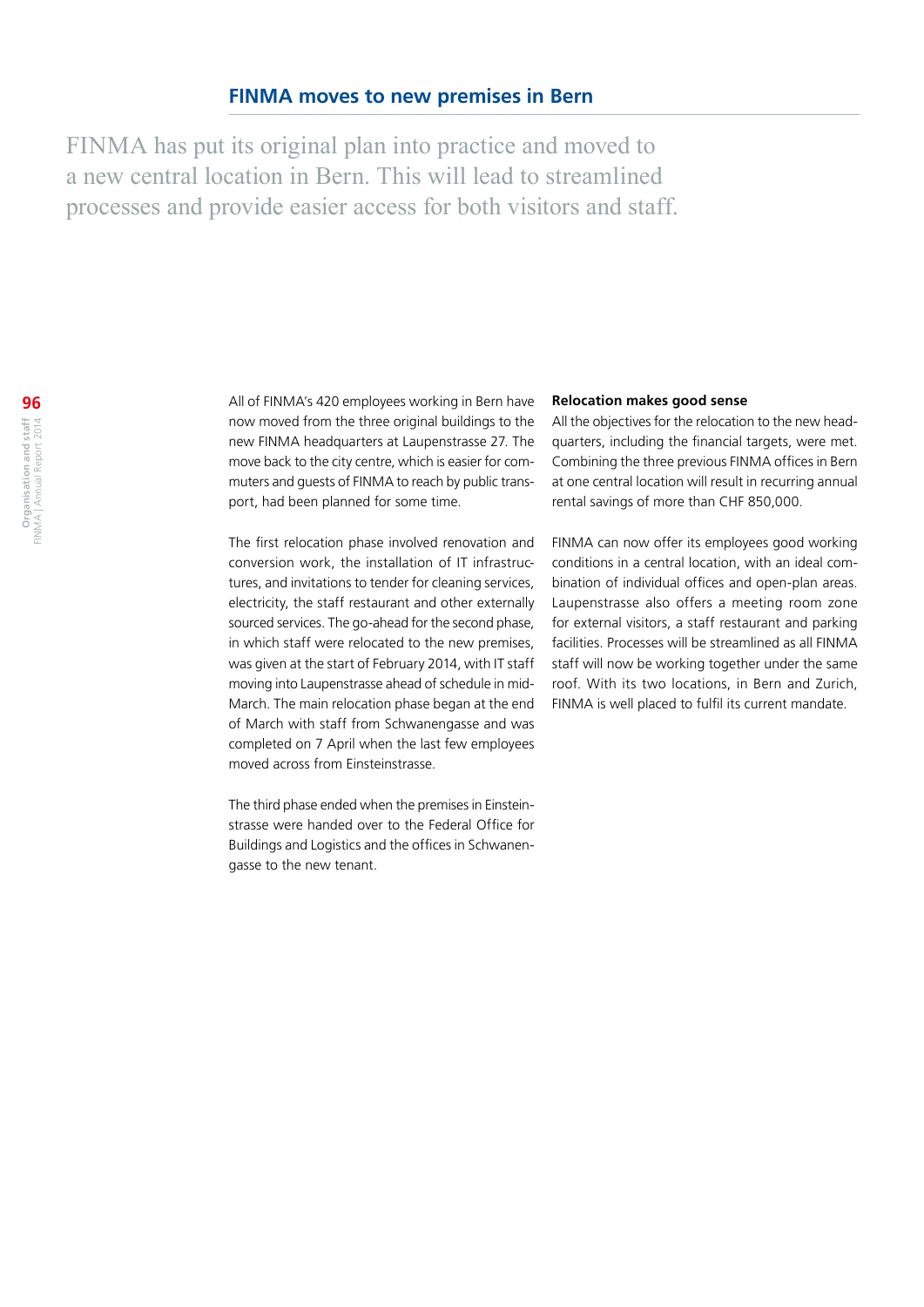

FINMA | Annual Report 2014 **Organisation and staff**  FINMA | Annual Report 2014<br>**Organisation and staff** 

FINMA's new headquarters at Laupenstrasse in Bern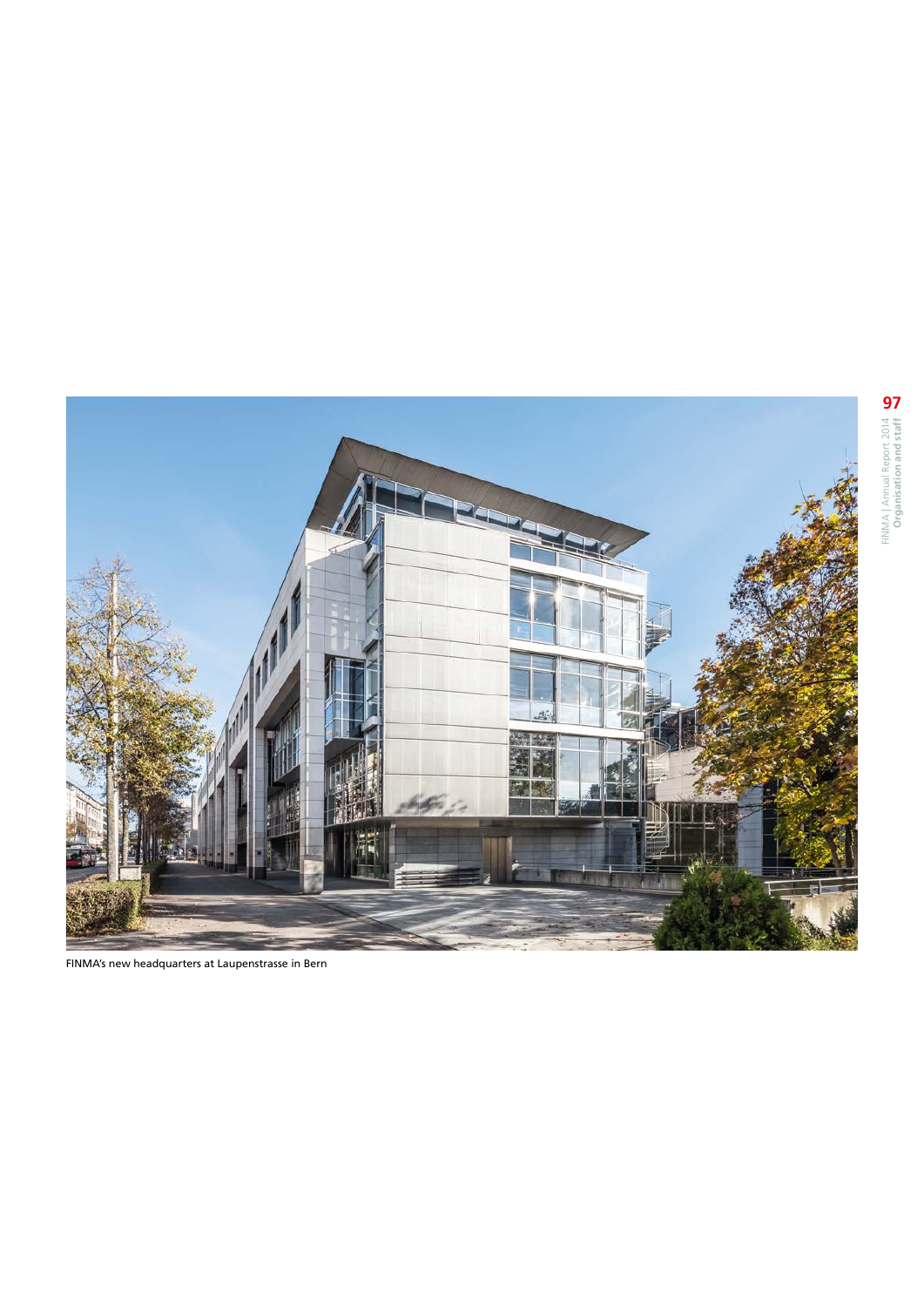# **Corporate governance**

FINMA's Code of Conduct was updated in 2014. The code, which is binding on the Board of Directors and all FINMA employees, was tightened to improve the handling of conflicts of interest when dealing with banks in crisis. The changes came into force on 1 September 2014.

The issue of personal conflicts of interest is a sensitive one, particularly when a bank finds itself in a crisis. Crises of this kind can often develop very rapidly and have significant financial consequences. In order to avoid conflicts of interest among those working for it, FINMA has made some changes to its Code of Conduct. It now requires FINMA executives to deposit their savings with the Federal Employees' Savings Bank in order to minimise potential conflicts

of interest. This rule applies to the Chair of the Board of Directors and all members of the Executive Board who have decision-making powers in a banking crisis. The new Code of Conduct also sets out disclosure obligations for the entire Board of Directors, the Executive Board and other functions so that an overview of potential conflicts of interest already exists before any banking crisis arises.